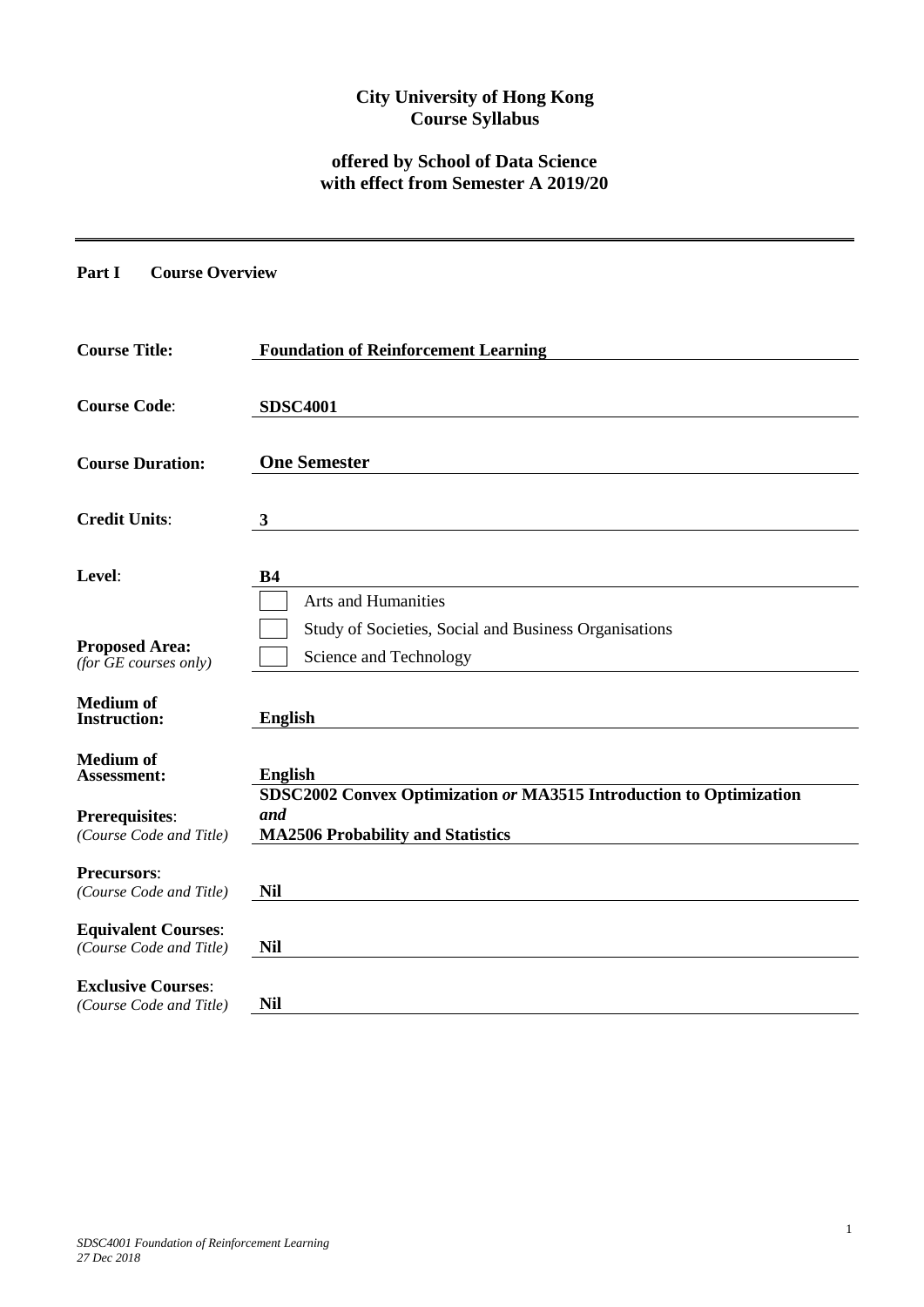## **Part II Course Details**

#### **1. Abstract**

*(A 150-word description about the course)*

This advanced elective course introduces the essential elements and mathematical foundations of the modern reinforcement learning: the optimal control theory, including dynamic programming and numerical techniques. It emphasizes both the fundamental theories in control theory and the numerical methods in context of reinforcement learning algorithms. It also equips students with computing algorithms and techniques for applications to some practical problems.

## **2. Course Intended Learning Outcomes (CILOs)**

*(CILOs state what the student is expected to be able to do at the end of the course according to a given standard of performance.)*

| Discovery-enriched<br>curriculum related<br>learning outcomes |                                                          |
|---------------------------------------------------------------|----------------------------------------------------------|
|                                                               |                                                          |
|                                                               |                                                          |
|                                                               |                                                          |
|                                                               |                                                          |
|                                                               |                                                          |
| A2                                                            | A3                                                       |
|                                                               |                                                          |
|                                                               |                                                          |
|                                                               |                                                          |
| V                                                             |                                                          |
|                                                               |                                                          |
|                                                               |                                                          |
| V                                                             |                                                          |
|                                                               |                                                          |
|                                                               |                                                          |
|                                                               |                                                          |
|                                                               |                                                          |
|                                                               |                                                          |
|                                                               | (please tick where<br>appropriate)<br>V<br>$\mathcal{N}$ |

*\* If weighting is assigned to CILOs, they should add up to 100%.* 100%

*# Please specify the alignment of CILOs to the Gateway Education Programme Intended Learning outcomes (PILOs) in Section A of Annex.* 

*A1: Attitude* 

*Develop an attitude of discovery/innovation/creativity, as demonstrated by students possessing a strong sense of curiosity, asking questions actively, challenging assumptions or engaging in inquiry together with teachers.*

*A2: Ability*

*Develop the ability/skill needed to discover/innovate/create, as demonstrated by students possessing critical thinking skills to assess ideas, acquiring research skills, synthesizing knowledge across disciplines or applying academic knowledge to self-life problems.*

#### A3: *Accomplishments*

*Demonstrate accomplishment of discovery/innovation/creativity through producing /constructing creative works/new artefacts, effective solutions to real-life problems or new processes.*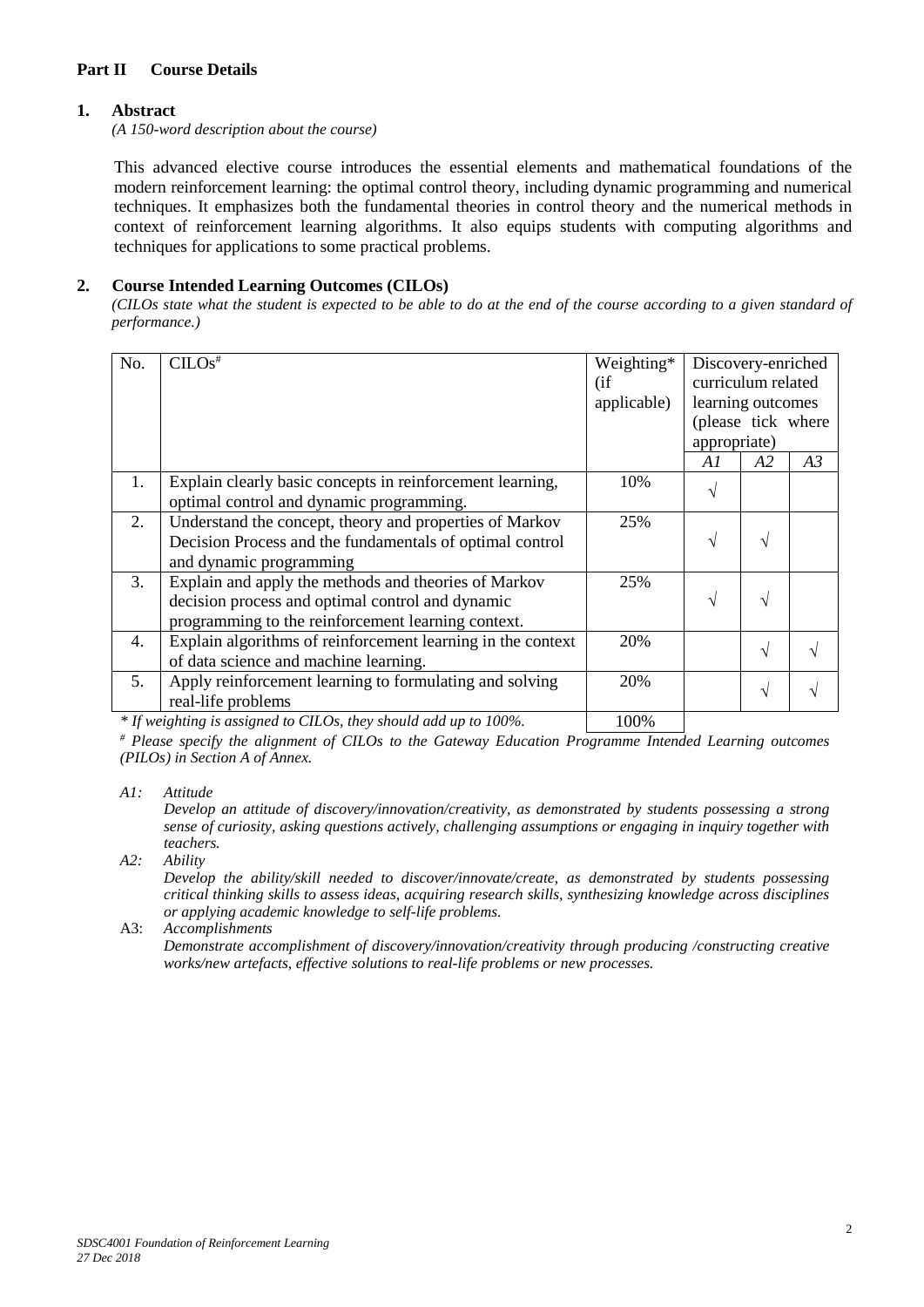## **3. Teaching and Learning Activities (TLAs)**

*(TLAs designed to facilitate students' achievement of the CILOs.)*

| <b>TLA</b>   | <b>Brief Description</b>                      | CILO No.      |                             |   |    | Hours/week<br>(if applicable) |                   |
|--------------|-----------------------------------------------|---------------|-----------------------------|---|----|-------------------------------|-------------------|
|              |                                               |               | $\mathcal{D}_{\mathcal{A}}$ | 3 | 4  | 5                             |                   |
| Lecture      | Learning through <b>teaching</b> is primarily | $\mathcal{N}$ |                             |   | اد |                               | 39 hours in total |
|              | based on lectures.                            |               |                             |   |    |                               |                   |
| Take-home    | Learning through take-home                    | $\mathcal{N}$ |                             |   | N  |                               | after-class       |
| assignments  | assignments helps students understand         |               |                             |   |    |                               |                   |
|              | techniques of basic methods in as well as     |               |                             |   |    |                               |                   |
|              | their applications in solving optimal         |               |                             |   |    |                               |                   |
|              | control problems.                             |               |                             |   |    |                               |                   |
| Online       | Learning through online examples for          |               |                             |   | N  |                               | after-class       |
| applications | applications helps students create and        |               |                             |   |    |                               |                   |
|              | formulate mathematical models and apply       |               |                             |   |    |                               |                   |
|              | to a range of practical problems in           |               |                             |   |    |                               |                   |
|              | economics/science.                            |               |                             |   |    |                               |                   |

## **4. Assessment Tasks/Activities (ATs)**

*(ATs are designed to assess how well the students achieve the CILOs.)*

| <b>Assessment Tasks/Activities</b>      | CILO No.  |                |           |            |                | Weighting* | Remarks                                                                                                                                                                                                                                                                         |
|-----------------------------------------|-----------|----------------|-----------|------------|----------------|------------|---------------------------------------------------------------------------------------------------------------------------------------------------------------------------------------------------------------------------------------------------------------------------------|
|                                         | 1         | $\overline{2}$ | 3         | 4          | $\overline{5}$ |            |                                                                                                                                                                                                                                                                                 |
| Continuous Assessment: 40%              |           |                |           |            |                |            |                                                                                                                                                                                                                                                                                 |
| <b>Test</b>                             | V         | V              |           | $\sqrt{}$  |                | 15-30%     | Questions are designed for the<br>part of the course to see how<br>well the students have learned<br>basic concepts of methods in<br>optimal control and recognized<br>their applications in solving<br>problems.                                                               |
| Hand-in assignments                     | $\sqrt{}$ | V              | V         | $\sqrt{ }$ |                | $0-15%$    | These are skills based<br>assessment to enable students to<br>demonstrate the understanding<br>of theories and the ability of<br>applying dynamic programming<br>methods in a diversity of<br>problems.                                                                         |
| Formative take-home<br>assignments      | $\sqrt{}$ | V              | $\sqrt{}$ | $\sqrt{ }$ |                | 0%         | The assignments provide<br>students chances to demonstrate<br>their achievements on techniques<br>of optimal control and dynamic<br>programming learned in this<br>course.                                                                                                      |
| Examination: 60%<br>(duration: 3 hours) | $\sqrt{}$ | $\sqrt{}$      | V         | $\sqrt{}$  | $\sqrt{}$      | 60%        | Examination questions are<br>designed to see how far students<br>have achieved their intended<br>learning outcomes. Questions<br>will primarily be skills and<br>understanding based to assess<br>the student's versatility in basic<br>methods of mathematical<br>programming. |
| *The weightings should add up to 100%.  |           |                |           |            |                | 100%       |                                                                                                                                                                                                                                                                                 |

For a student to pass the course, at least 30% of the maximum mark for the examination must be obtained.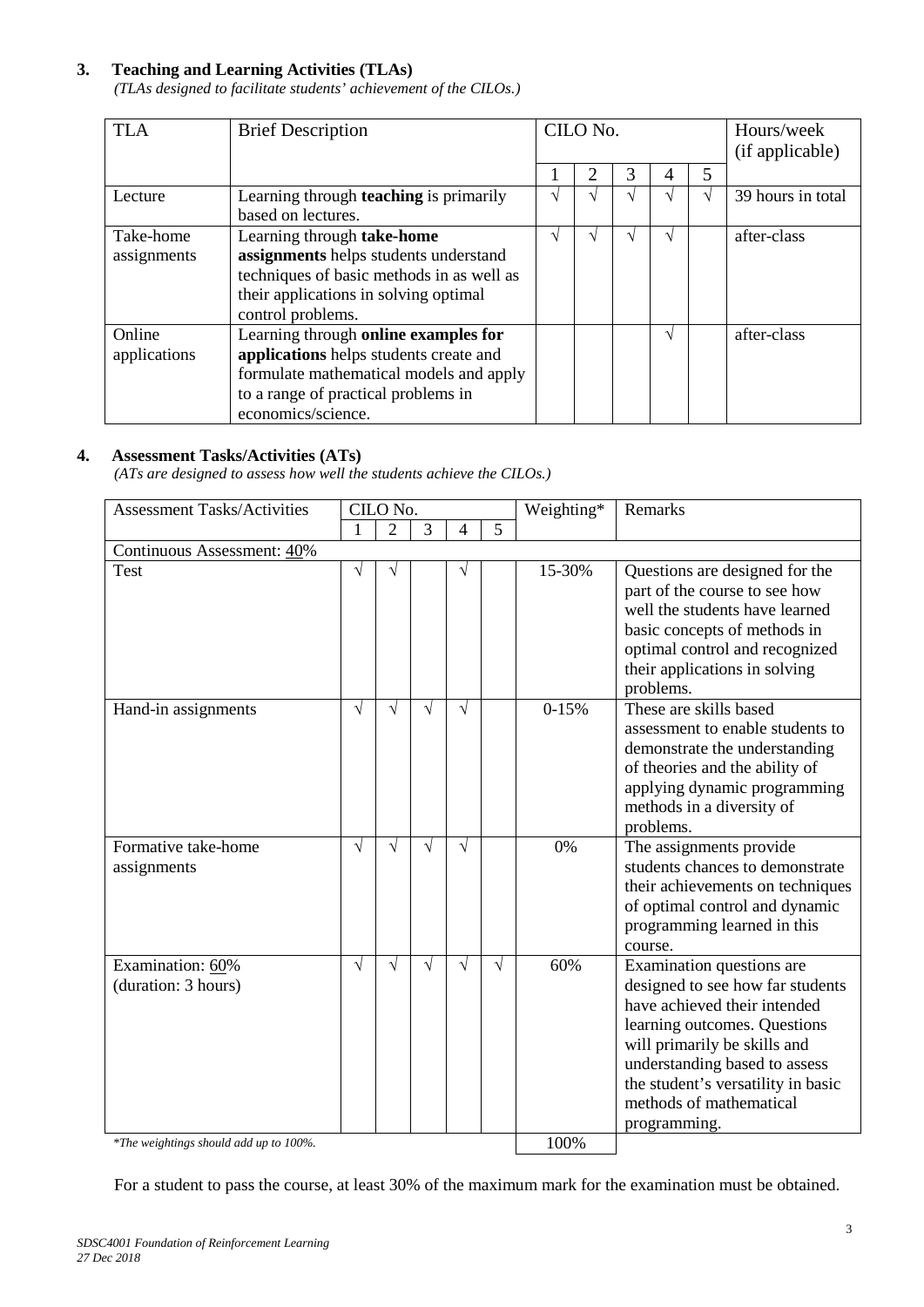# **5. Assessment Rubrics**

*(Grading of student achievements is based on student performance in assessment tasks/activities with the following rubrics.)*

| <b>Assessment Task</b>                      | Criterion                                                                                                                  | Excellent     | Good          | Fair          | Marginal     | Failure                                    |
|---------------------------------------------|----------------------------------------------------------------------------------------------------------------------------|---------------|---------------|---------------|--------------|--------------------------------------------|
|                                             |                                                                                                                            | $(A+, A, A-)$ | $(B+, B, B-)$ | $(C+, C, C-)$ | (D)          | (F)                                        |
| Test                                        | Ability to understand the basic concepts of methods and<br>recognize their applications in solving application<br>problems | High          | Significant   | Moderate      | <b>Basic</b> | Not even<br>reaching<br>marginal<br>levels |
| Hand-in<br>2.<br>assignments                | Ability to apply the techniques in a diversity of problems                                                                 | High          | Significant   | Moderate      | <b>Basic</b> | Not even<br>reaching<br>marginal<br>levels |
| Examination<br>3.                           | Ability to solve problems of reinforcement learning and<br>Markov decision process with fundamental methods.               | High          | Significant   | Moderate      | <b>Basic</b> | Not even<br>reaching<br>marginal<br>levels |
| Formative<br>4.<br>take-home<br>assignments | Ability to demonstrate students' achievements on<br>techniques learned in this course                                      | High          | Significant   | Moderate      | <b>Basic</b> | Not even<br>reaching<br>marginal<br>levels |